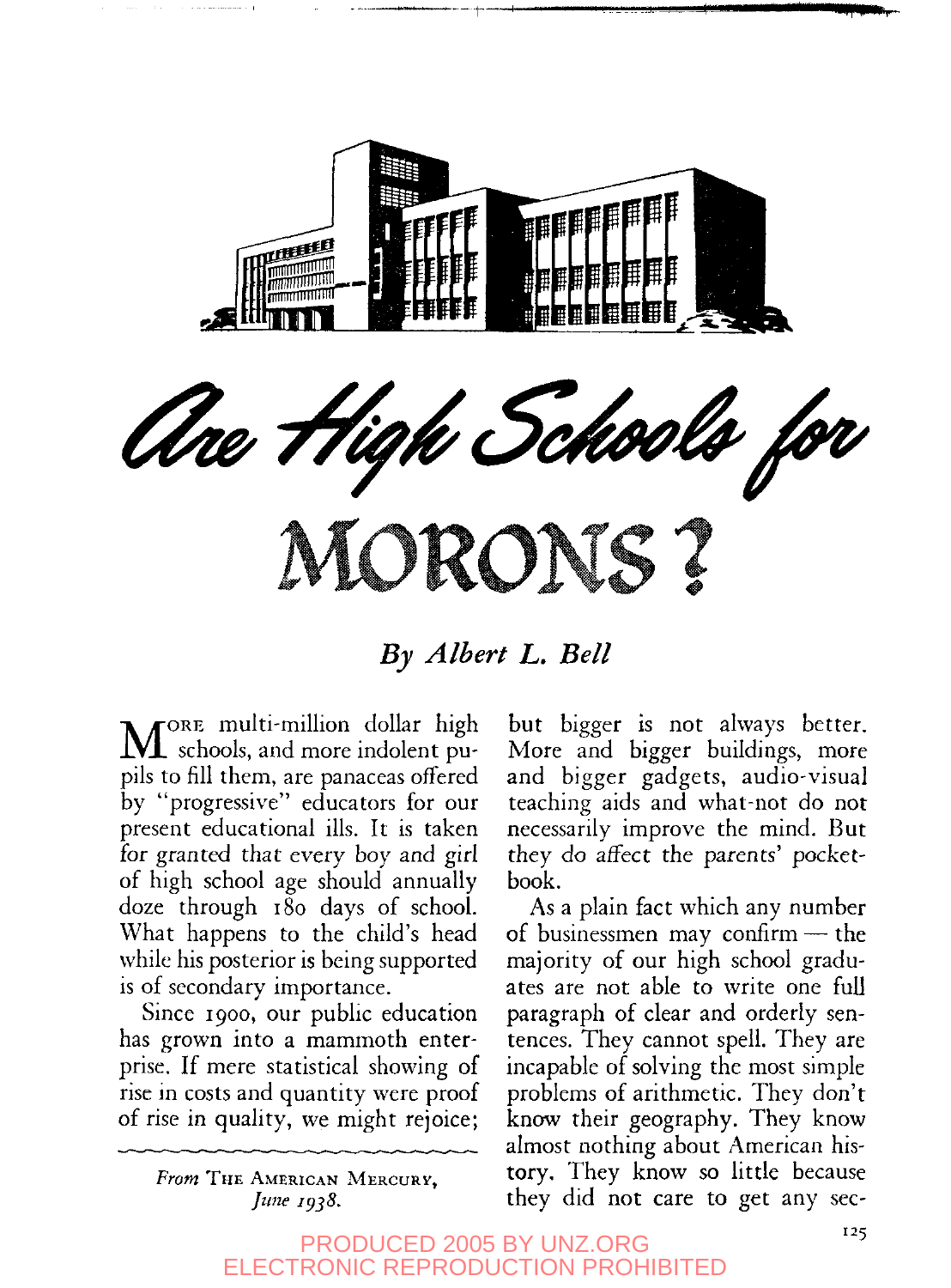ondary education in the first place, and the big school buildings, gadgets and audio-visual aids couldn't do the trick.

Does it make sense to force children into something for which they are not suited, and which they turn into a farce? Is it not hypocrisy to pretend that they are really getting an education? We whoop up commencement exercises, and the kids have their pictures taken with cap and gown, looking quite poised and scholarly for a few minutes, and the tax-paying parents put the pictures of the darlings on the mantelpiece.

When the chips are down and the real study begins, our young folks are not so keen about going ahead. Numerically, then, even the Soviet Union does better. As Dr. Charles Thomas, of the Monsanto Company, recently pointed out: "Russia will graduate 1,200,000 scientists and engineers, and the United States will graduate 900,000, in the decade from 1950 to i960."

The achievements of our high school students look like a poor return for the lavish investment into which we have been bamboozled by the high-pressure salesmen of the education racket. It is silly to bombard morons and nitwits with a conglomerate mixture of dubious information. An increasing number of subnormals and even delinquents, to the detriment of those young people who do want to learn something (and who can), are frittering away their time — at public expense.

In order to keep the misfits happy, the academic standard has been steadily lowered. The increase in numbers of pupils (and misfits) was accompanied by an increase in play, social functions, brass bands, field trips, athletic contests and variety shows.

By now, we measure results in school by the number of days the pupil has warmed a seat, the number of courses he has been exposed to, and the number of classes he has drowsed through. For such "performance" he is given points of credit, which advance him toward the cap and gown, and the picture on the mantelpiece.

FOR THE taxpayer's edification, let<br>us take an inventory of what all OR THE taxpayer's edification, let too often goes on in the high school during a normal day. In the morning a large part of the student body arrives thirty or forty minutes prior to the convening of classes, in order to get out of some work at home or get into some trouble at school. Some remain in the home room and heckle the few students who are trying to work; others amuse themselves by running, fighting, and shrieking in the halls.

The girls spend their time in plastering on an additional coating of powder, rouge, and lipstick; by the time classes assemble, they look like circus clowns.

Newly-infatuated couples seek the secluded corners as well as the rear seats in the auditoriums to neck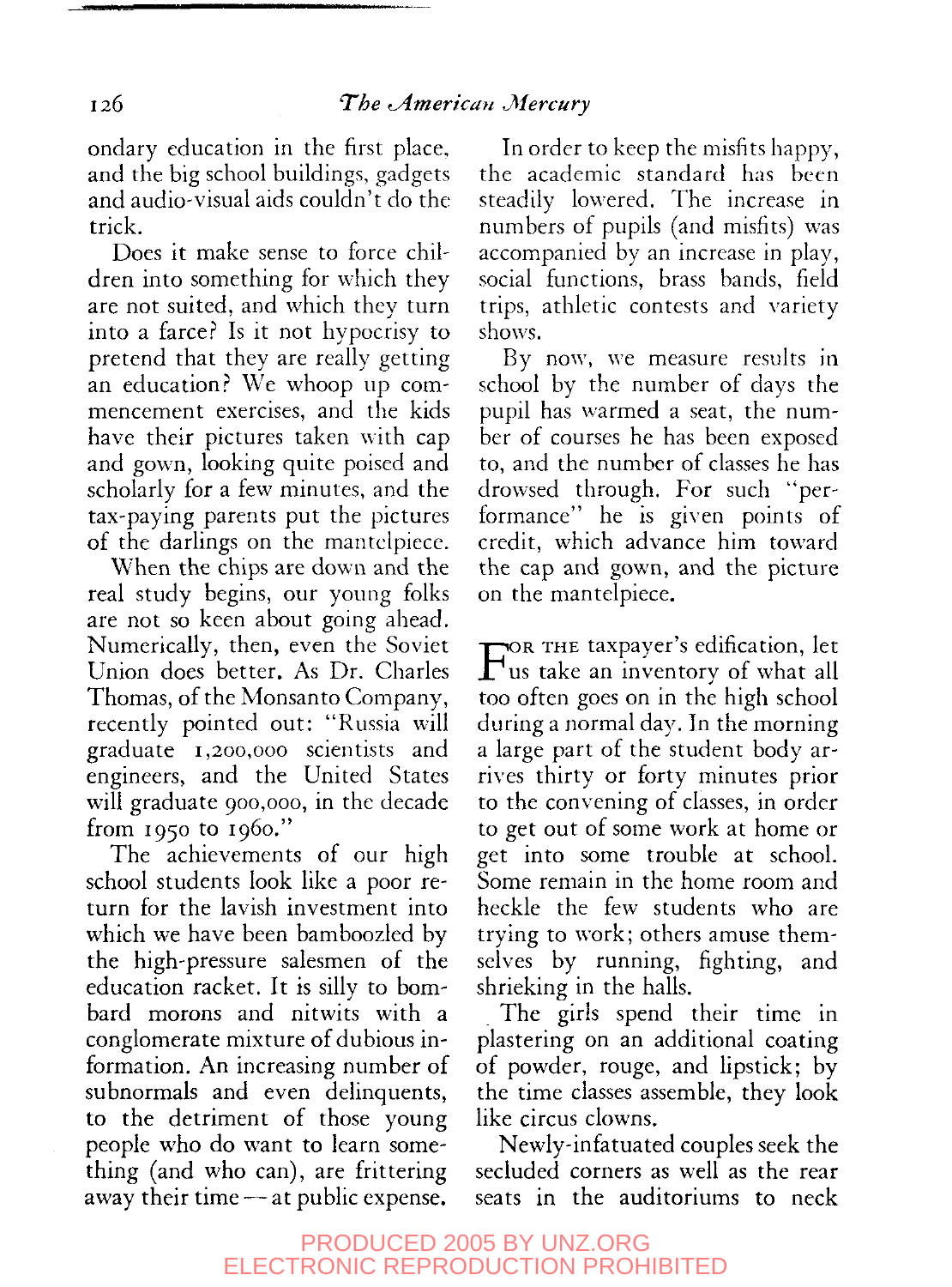until the bell sounds. Then the students pass to their classes, laboratories, shops, or home-economic rooms.

In the first class, if the lecture method is used, the students go into a state of reverie or day-dreaming, to be aroused only by the first bell which is the signal to get the books piled and to ask a neighbor what the next class is. After agreeing about the next class, the newly-awakened seat-warmers wonder whether there was an assignment, to which the others reply, "I guess not — anyway I didn't do anything." Then the second bell rings and, after the new assignment for this class has fallen on deaf ears, the ne'er-do-wells mope to the next room.

Here the teacher may use the question-and-answer method. In a class of thirty-five, after a pupil has answered and his zero has been indelibly tucked away in the record book, he may become oblivious to everything for at least twenty minutes (the only requirement being that he refrain from snoring while asleep).

Those enrolled in language courses<br>such as Latin, French, German  $H$ Hose enrolled in language courses and Spanish resort to every artifice in order to pass. In a course in Virgil or Cicero, every pupil has a "trot" for each book or oration. Not content to use these trots as an aid to translation, the students either copy verbatim into the text, or remove the necessary sheets from the trot and read from them if, when, and as called upon. If in the Latin course, there are sentences to be done, usually about six out of a class of twenty-five actually do them and the remainder copy them. Most of the classroom time is spent in putting mustaches on Caesar, Virgil, and Cicero, and pipes, cigarettes, and cigars into the mouths of Juno, Venus, and Minerva.

In practically all high schools, we have history-of-music or musicappreciation courses, in which everyone must do a project, write a term paper, or keep a notebook. The majority of the pupils simply write to a music critic and ask for facts, dates, statistics, personal opinions and biographies concerning famous composers. Virtually everything that pupils want to know could be obtained if they weren't too lazy to spend an hour with an encyclopedia.

But the writing of begging letters to celebrities is not only permitted but is actually encouraged by teachers who give extra credit if the information is signed by the commentator or critic himself. This and similar work in other courses is becoming a national educational racket, as the unfortunate gentlemen who are swamped with illiterate letters will testify.

During laboratory periods in chemistry, home economics or similar courses, the pupils act as if they were busy when the instructor walks by, and the remainder of the time are free to talk over last night's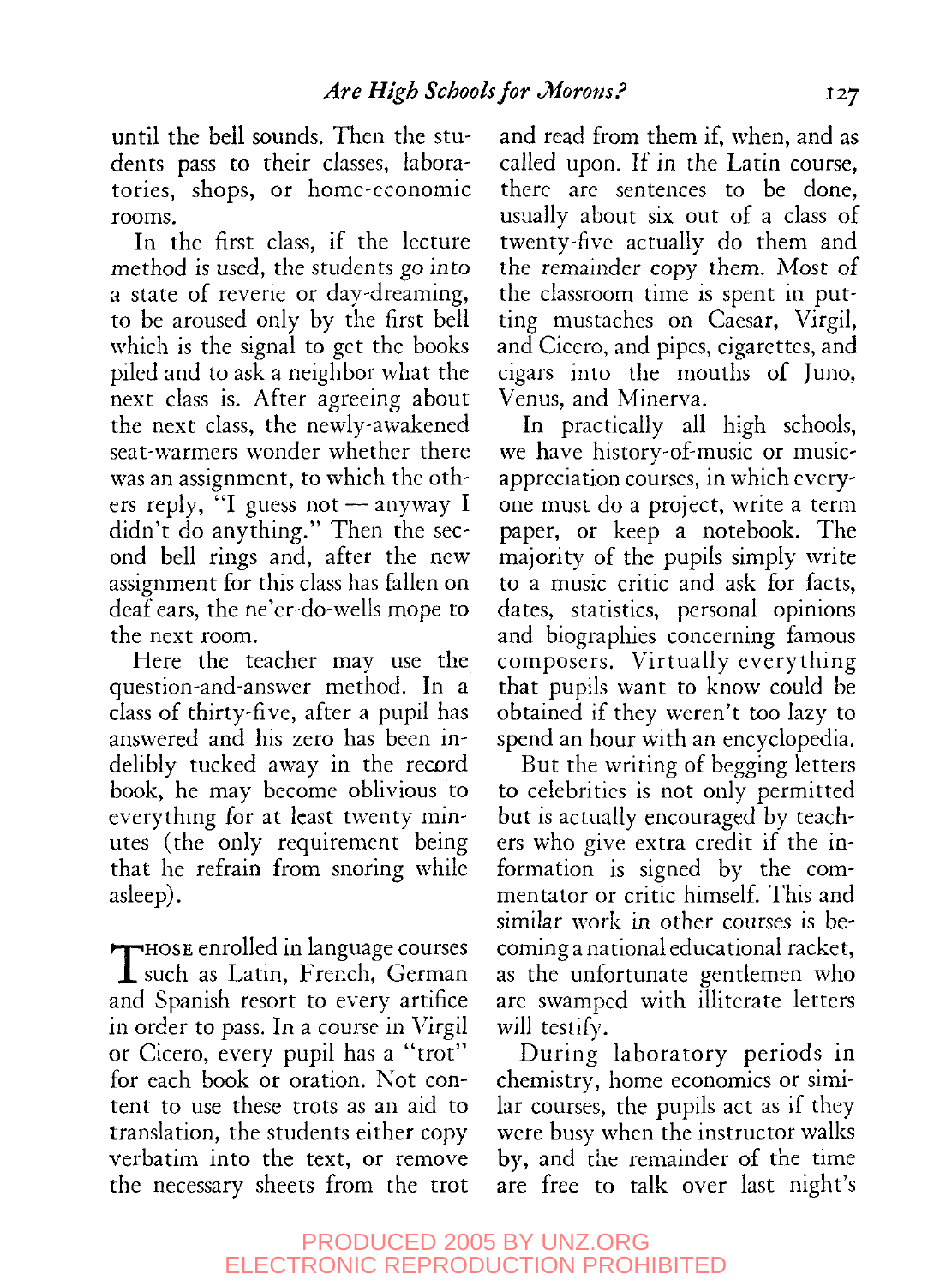dates, make plans for the ensuing dance or play with the gadgets and machines. In the science courses, it isn't necessary to accomplish very much because the results can be easily copied from someone else's data book. The home-economics girls resort to any trick to escape duty, because in the end mother makes the dress, slip, or apron at home anyway.

Some of the new teaching schemes and devices such as workbooks, practice sets, projects, contracts, and other pedagogical whims, not only encourage loafing, but make the loafing more enjoyable. If the class is fortunate enough to have workbooks, there is little teaching and less thinking, because all that is required is to fill in the blanks from the material in the text or some other student's workbook. Practice sets in bookkeeping are always fun, because they give an opportunity to enhance the pupil's repertoire of dirty jokes while supposedly consulting various members of the class about accrued interest or some other fictitious difficulty.

There has been a recent trend toward the use of many visual and auditory aids, such as movies, TV and radio programs, in order to pacify these motley groups of "scholars." Inasmuch as the showing of movies requires a dark room, the students usually sleep or engage in amorous antics during the picture because they are seldom held accountable for anything that is shown.

TV and radio programs are often resorted to by teachers who are either too lazy or too dull to hold the interest of the class. About the only outcome of both these programs, either direct, associate or concomitant, is that the pupils' receptive posterior ends have been completely anaesthetized.

During study periods, there are spasmodic epidemics of coughing, humming, and stamping of feet which provide an atmosphere similar to the schizophrenical ward in a mental hospital. If talking is permitted, the students discuss everything from sex to perpetual motion (but not much of it is perpetual motion except the talking). In case talking is prohibited, the girls gaze at their artificial faces in their respective mirrors, comb and push their periodically frizzed wigs, and manicure their crimson finger-nails: the boys sit and stare at books or the girls and watch the clock. Various couples who are not permitted to sit together generally go to the library and select, in addition to the funny papers, magazines that have pictures at which they gaze long and dreamily, so as not to finish before the period ends.

THIS educational scourge of in-<br>dolence which seems to be preva- $\perp$  dolence which seems to be prevalent throughout the entire system, reaches its culmination during activity period. In most of our high schools, activity periods are loaf periods for the majority of the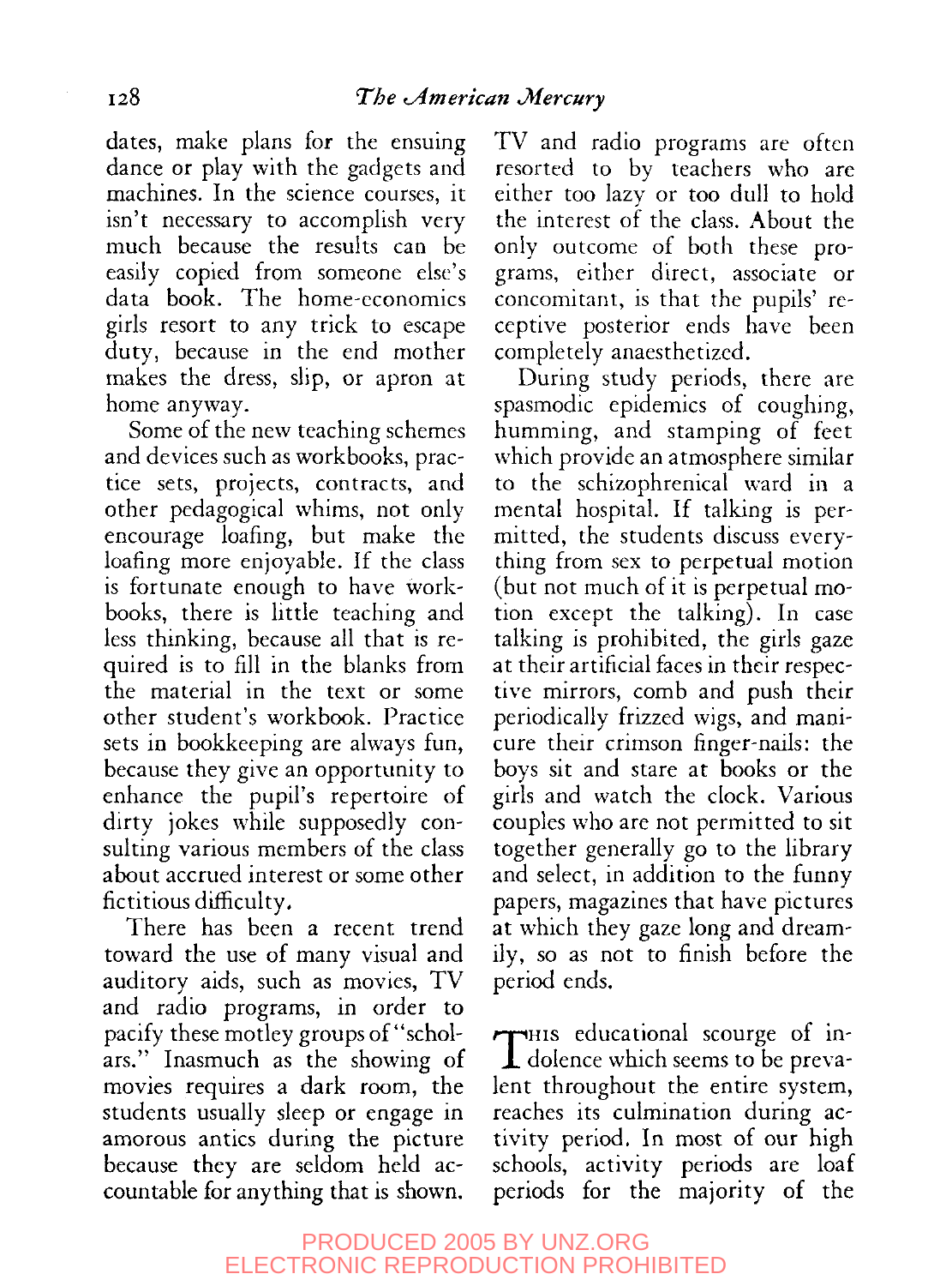students. A few go to the library and serve their time. Some of the boys sign up for scheduled activity and then go to the drugstore, gas station or beer joint where they may smoke unmolested so long as they report back at the required time. Others loiter in the cloak room, shower rooms, gymnasium, auditorium and other corners not frequented by teachers and principals.

THESE gatherings provide an ex-<br>cellent opportunity to exchange  $\perp$  cellent opportunity to exchange sex booklets and lascivious pictures which are the common property of

a vast number; to gather sex knowledge, which is usually misleading and vulgar; and to compare sex experiences and promote sexual promiscuity. The remaining students stay in the home room, halfheartedly passing the time away by drawing caricatures of their teachers.

At the close of the day the pupils go to the drugstore, or to the pool room, or even home, with the feeling that they have succeeded in supinely frittering away another day. And the taxpayer reaches deeper into his purse to pay for this three-ring circus for morons.



*<i>It Never Jasted the Same Afterwards* 

» Years ago we lived in a small town and got most of our produce from nearby farmers. In those days "creamery butter" was considered (and probably was) hardly fit to eat. "Good country butter" was the thing and one stuck with the farmer's wife who consistently supplied it. Our butter lady, Miz Reilly, not only made a delicious product but took special pride in its decoration. It was traditional to make a leaf design or some such pattern on the top of the butter loaf. Most farmers' wives were content with a hit or miss design made with the edge of the butter paddle, but Miz Reilly's decorations were intricate engravings— a joy to behold. We had often wondered how she achieved her artistic effects so one Saturday my mother asked her how she did it. "Oh, but it's easy as anything," she said, "I make me designs with me hair comb." BILL ARTER